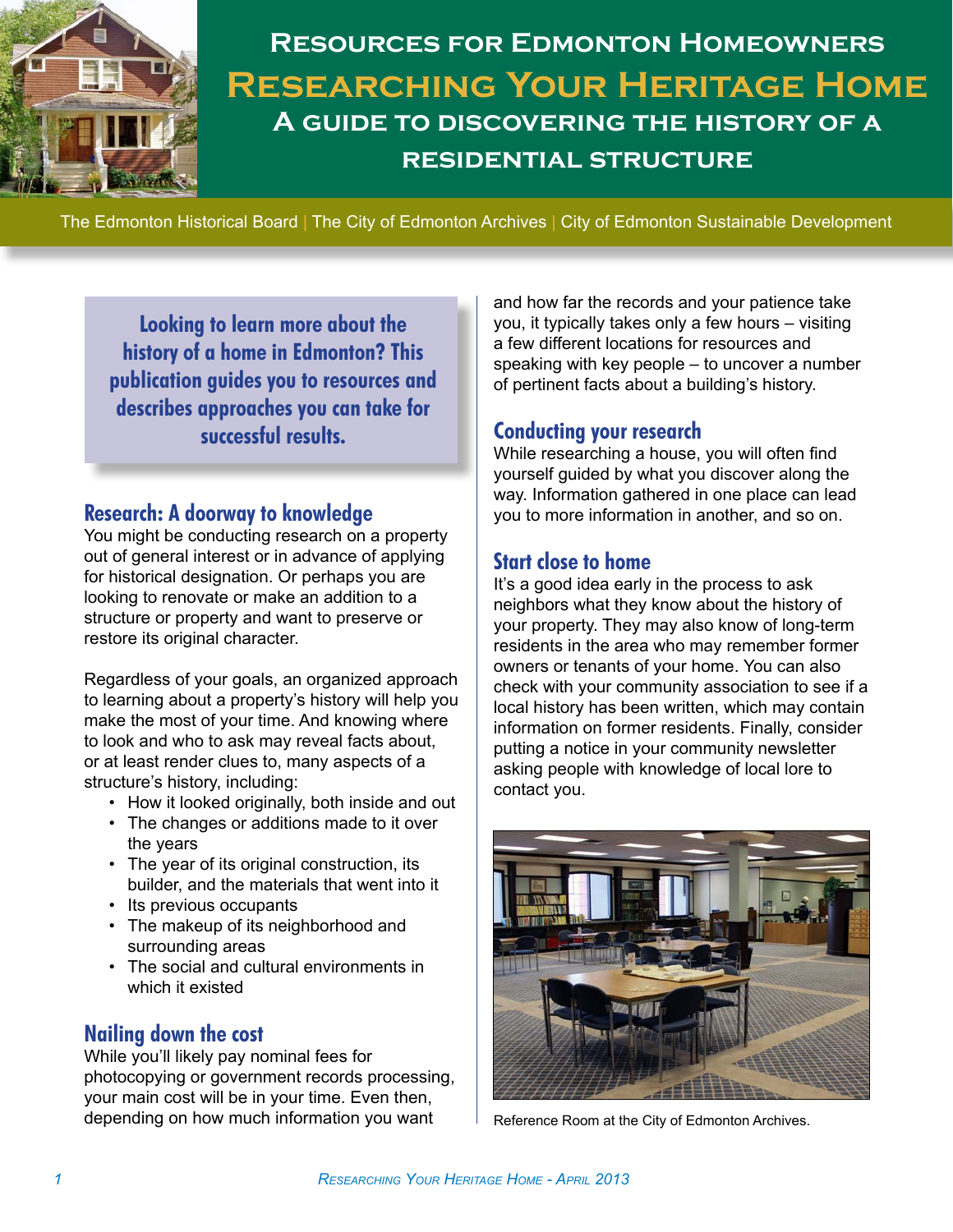

A man stands in front of the Prince of Wales Armouries ca. 1915 in one of the archives' earliest photos of the building. Photo credit: City of Edmonton Archives, EA-29-166.

## **Step out to the City of Edmonton Archives**

The City of Edmonton Archives is located in the Prince of Wales Armouries Heritage Centre. At the Archives, you'll find a large concentration of useful resources for your research. While staff cannot conduct research for you, they can be very helpful in assisting you to identify and locate the resources you need. It's always a good idea to call the reference desk before visiting.

Remember to take along basic supplies—pencils (not pens!), paper, and even a magnifying glass for looking at fine print. A trip to the archives can also be a chance to do something with a friend or family member, and it's nice to have someone along to spell you off and give your eyes a break from the microfilm reader.

The Archives houses a wide variety of records, publications, photographs, and other materials, which are constantly being acquired, catalogued, and made available to the public. Depending on such factors as your property's age and location, some resources will be more or less useful to you.

Visit the Archives' website at [archivesphotos.](http://archivesphotos.edmonton.ca) [edmonton.ca](http://archivesphotos.edmonton.ca), where you'll find a variety of heritage-related news, information, and links. You can browse or search the continually growing online archival photographic collections. Online catalogues for other archival resources are being introduced on an ongoing basis.

## **City of Edmonton Archives**

**Address: 10440 - 108 Street Reference desk phone: 780-496-8711 Web: [edmonton.ca/archives](http://edmonton.ca/archives) Hours: Monday, Tuesday, Thursday, Friday 8:30 a.m. – 4:30 p.m. Wednesday: 8:30 a.m. – 8:00 p.m.**

**Closed on weekends and holidays**

## **Available resources Henderson's Directory**

The names and occupations of those who have been associated with your property are some of the most basic kinds of information you need for further research. This is particularly true when you're looking for information in resources like newspapers and records of official government correspondence.

To this end, the Henderson's Directory is invaluable. It was a commercial directory published annually until 1987. Organized by address and neighborhood, it lists names, addresses, and other information about residents and businesses.

Hard copies for 1907 to 1987 are available at the City of Edmonton Archives. The University of Alberta makes the directory available online for the years 1908 to 1953 at [peel.library.ualberta.](http://peel.library.ualberta.ca/bibliography/2962.html) [ca/bibliography/2962.html.](http://peel.library.ualberta.ca/bibliography/2962.html) A selection of other directories is available at the Archives dating to 1895, although not every year is available.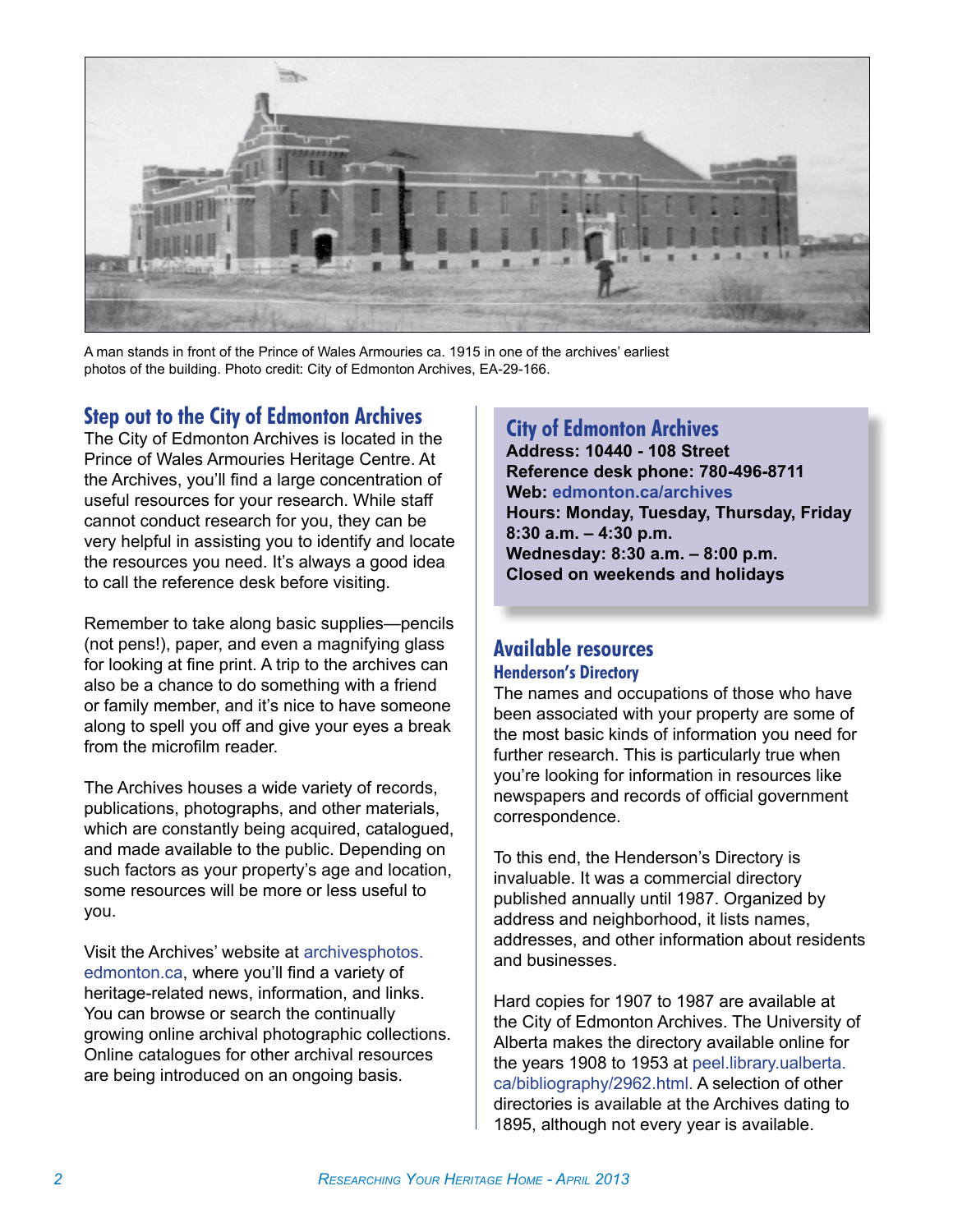

A Henderson's Directory on display.

#### **Using the Henderson's Directory**

While land title records are a more accurate way to date a house, you can discover an approximate construction date using the Henderson's Directory. Check the volume for the year in which you believe your home was built. If you find it there, see whether it was built earlier than you thought by going back a few years, until it no longer appears, then move forward. Once you've found the earliest entry and discovered the occupant's name, look for that name at the back of the volume for such information as the occupant's employer, occupation, spouse's name, and ownership status.

If your house was built before the City annexed its neighbourhood, chances are it will not appear in Henderson's for those years, and a building permit may not have been issued. You may be able to find your house listed in the directory only for the years after annexation. Check the back of this brochure for other resources that might be helpful in ascertaining its date of original construction.

While Henderson's is a researcher's boon, note that it is not always perfectly accurate. Spelling errors and transposed street and avenue numbers are not uncommon. Also, the listed occupant is not always the owner—he or she may have been renting, renting to own, or in the process of purchasing the property.

#### **Photographs**

The Archives houses a large and growing collection of photographs. They are indexed

by building, house, street, business, people, and neighbourhood. While you won't likely find photographs donated by previous owners of your house, it can be worthwhile to look for a scene of your street or a nearby landmark in hopes of catching sight of your home in an earlier era.

#### **Aerial photographs**

At the Archives you'll find aerial photos from the City dating from 1924 to 1997. For various reasons, the collection is not complete, so see the back of this brochure for alternate sources for maps.

#### **Fire insurance maps**

The Archives has fire insurance maps for various areas of Edmonton dating from 1913 and 1953 to1964. There is also a General Key Plan dating from about 1925 that shows various Edmonton neighbourhoods, but it is neither as detailed nor as complete as the fire insurance maps.

#### **Property titles**

To purchase copies of previous titles and other documents relating to your property, first visit the Alberta Registries website at alta.registries.gov. ab.ca/spinii. Using your legal description, you will find the last two titles. To go back farther, take your description to the Land Titles office in the John E. Brownlee building at 10365 - 97 Street or to an Alberta Registries office.



Fire insurance map example.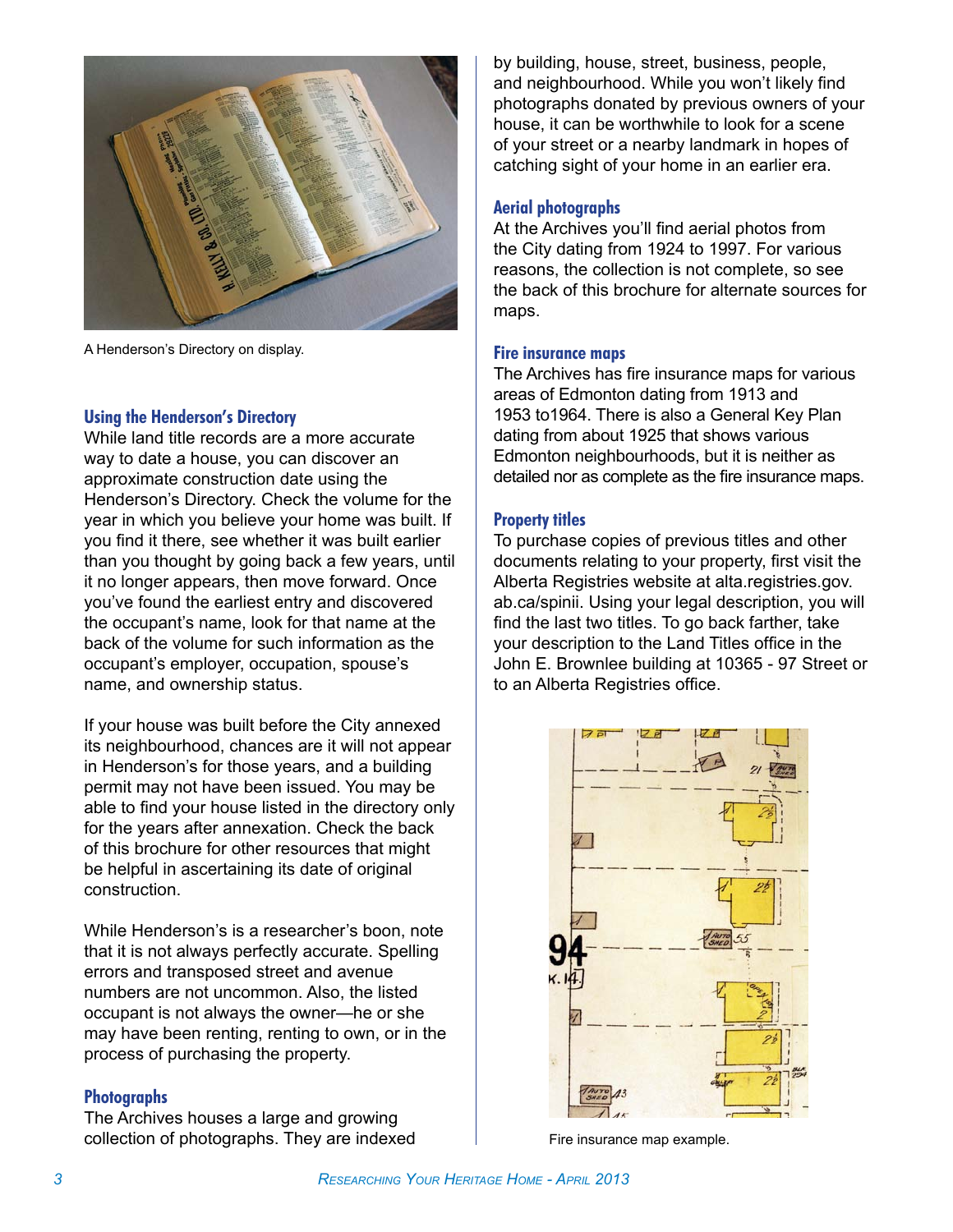#### **Building permits**

The Archives has building permits on microfilm dating from 1905 to 1961, and from South Edmonton (Strathcona) from 1912. Permits may have been issued two years prior to occupancy.

#### **Blueprints**

Very few blueprints are available for individual residences, but it is worth checking for one with the Reference Archivist. If an architect designed the house or a major renovation, there is a better chance that you will find a plan for it. If there is no plan for your own house, it is possible that one

exists for a similar house (or, perhaps, one with a mirrored design) in your neighbourhood. Note, however, that blueprints for older homes typically contain far less detail than those for modern ones.

#### **City of Edmonton correspondence**

Transfers to the Archives from the City of Edmonton are known as record groups and are indexed with the prefix RG. You can look through correspondence for such items as homeowners' complaints to the City about various issues (e.g., road conditions, neighbours' yards, etc.), which can occasionally lead you to a former occupant.

#### **Newspapers on microfilm**

During your research, you might want to find out more about a builder, about a neighbourhood development, or about real estate history. Newspapers from the past are a great resource. The Archives has a selection on microfilm dating from the 1890s to the present. At the time of this printing, the Edmonton Journal is unavailable at the Archives for many dates between 1976 and 1982. While the gaps are being filled, however, you can find all the editions for this date range at the Stanley Milner Library downtown.

#### **Clipping files**

The Archives has a growing collection of newspaper clipping files on biographical, general, and City department subjects. These files are catalogued in a database that the Reference Archivist can access for you on request.





The Edmonton Archives has an extensive microfilm collection.

#### **Private manuscript files**

In Archives terms, anything donated to the City by a private citizen or business is considered a private manuscript. Records received in this category are indexed as MS groups. In such groups you will occasionally find something relevant, such as a donor's scrapbook containing reference to a person or place you are researching.

#### **Non-lending library**

A small non-loaning Library at the Archives contains various local, biographical, practical, and technical publications dealing with subjects pertinent to Edmonton and its citizens. You can also find trade publications, catalogues, and manuals about home décor in this collection. Although these items cannot be signed out, and some are too fragile for photocopying, they can be a treasure-trove of information on Edmonton's history.

## **Heritage resources and designation**

Structures that are eligible for historical designation or protection are typically significant for their architecture, design, construction, or association with notable local or national historical figures.

This publication does not focus on historical designation, but it is worth mentioning because appropriate research and the careful restoration of your property can be a step toward such recognition if desired.